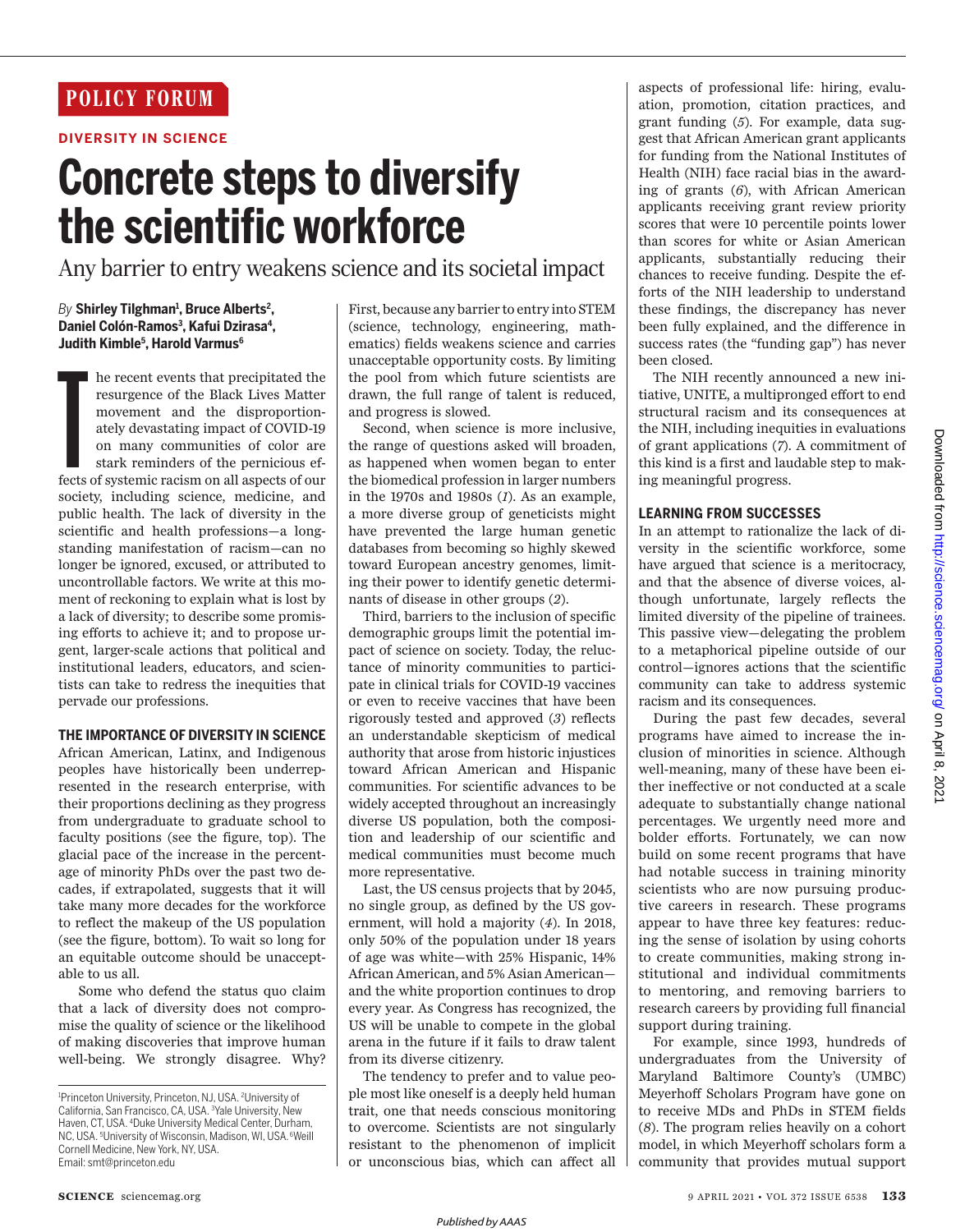and encouragement; students receive intensive personal advising and counseling by UMBC faculty; and they enjoy access to laboratory opportunities, starting in their freshman year. The program is now being replicated, with promising outcomes, at a number of other research universities (*8*).

Another successful model is the Specialized Training and Advanced Research (STAR) program at the University of California, Los Angeles (*9*). This program attracts physicians nearing the end of their clinical training to study for a PhD in a variety of research fields. Although not designed as a minority-serving program, it has capitalized on medical schools having been more successful than graduate programs in attracting minority students. By removing financial burdens that often discourage medical trainees from considering substantial engagement in laboratory research, and by building a strong sense of community that counters the isolation that minority students often experience in the sciences, the program has been successful in directing physicians into research.

Another approach that universities have successfully used to diversify their faculty is clus-

ter hiring, in which searches are designed to attract a group of faculty of color over a short period of time. This approach exploits features of the cohort model, including building a community that provides mutual support, encouragement, and peer mentoring. Recognizing the effectiveness of such approaches, in January 2020 the NIH announced the \$241 million Faculty Institutional Recruitment for Sustainable Transformation (FIRST) initiative. The FIRST program has allowed approximately a dozen universities and medical schools to expand their faculty in emerging areas of research, with a requirement that every person hired must have a track record of working to promote an inclusive culture in science (*10*).

One should not underestimate the role that money plays in the choices that students make to become scientists. The pay gap between whites and African American, Latinx, and Indigenous people, coupled with long-standing and often unwritten discriminatory policies, has prevented generations of minority Americans from accruing appreciable property and other forms of

## **Race and ethnicity in the biomedical research workforce**

(Top) Demographics by career stage in 2016. The red line denotes the proportion of the specified race and ethnicity in the US population in 2016. (Bottom) Growth in Black and Hispanic PhD recipients over time. The dashed line indicates a linear best-fit trendline. Data are from (*15*).



wealth (*11*). Without the security that such family assets provide, it is much more difficult to embark on PhD or MD training that may not lead to an attractive salary for many years—often while carrying substantial student debt.

## **RECOMMENDATIONS**

We recommend three approaches to redress this situation: a major federal initiative to diversify the scientific and engineering workforce, a reshaping of institutional culture to welcome underrepresented minorities into STEM research, and grant-funding policies that immediately address current inequities.

## **A coordinated federal program to diversify the scientific workforce**

 President Biden has strongly signaled his intention to seek remedies for past racial injustice in this country. At the same time, he has forcefully declared his commitment to scientific solutions to the nation's problems, and he has elevated the role of the White House Office of Science and Technology Policy (OSTP) by seeking to place its director, nominee Eric Lander, in his Cabinet, an unprecedented action. We call on President Biden to take an even bolder step in support of both equity and science by proposing legislation that would establish and fund a broad interagency National Science and Engineering Diversity Initiative (NSEDI). And we call on Congress to pass such a bill once submitted for consideration.

 We recommend that OSTP, reporting directly to the President, organize a programmatic planning process for NSEDI, establish a long-range national strategic plan for diversifying the scientific workforce, and coordinate the distribution of funds to the relevant federal agencies to carry out these plans. A comprehensive effort for diversifying the STEM workforce will require actions that affect and provide support for all components of the scientific enterprise: K-12, college, and graduate education; professional training programs; employment in the public and private sectors; and research grants in many fields. Therefore, NSEDI will need to be developed in conjunction with all of the federal science agencies that participate in the National Science and Technology Council, as well as with the Small Business Administration and the

Department of Education. Although it is premature to estimate NSEDI's budget until extensive planning has been undertaken, it seems prudent to expect, on the basis of examples of the anticipated activities (see the box), that an effective program will require an annual new Congressional appropriation of at least 10 billion dollars for several years—a substantial sum but only about 2% of national spending (public and private) on research and development and less than 8% of the federal government science budget.

To ensure that NSEDI's programs are working appropriately, Congress should require that an external advisory board be established that develops evidence-based measures to evaluate NSEDI's projects, recommends changes in its portfolio and budget, and reports regularly on the diversity of the nation's scientific workforce.

#### **Reshaping institutional policies**

As important as federal funding will be, there are also steps that academic institutions must take to effect an enduring change in the culture of science. The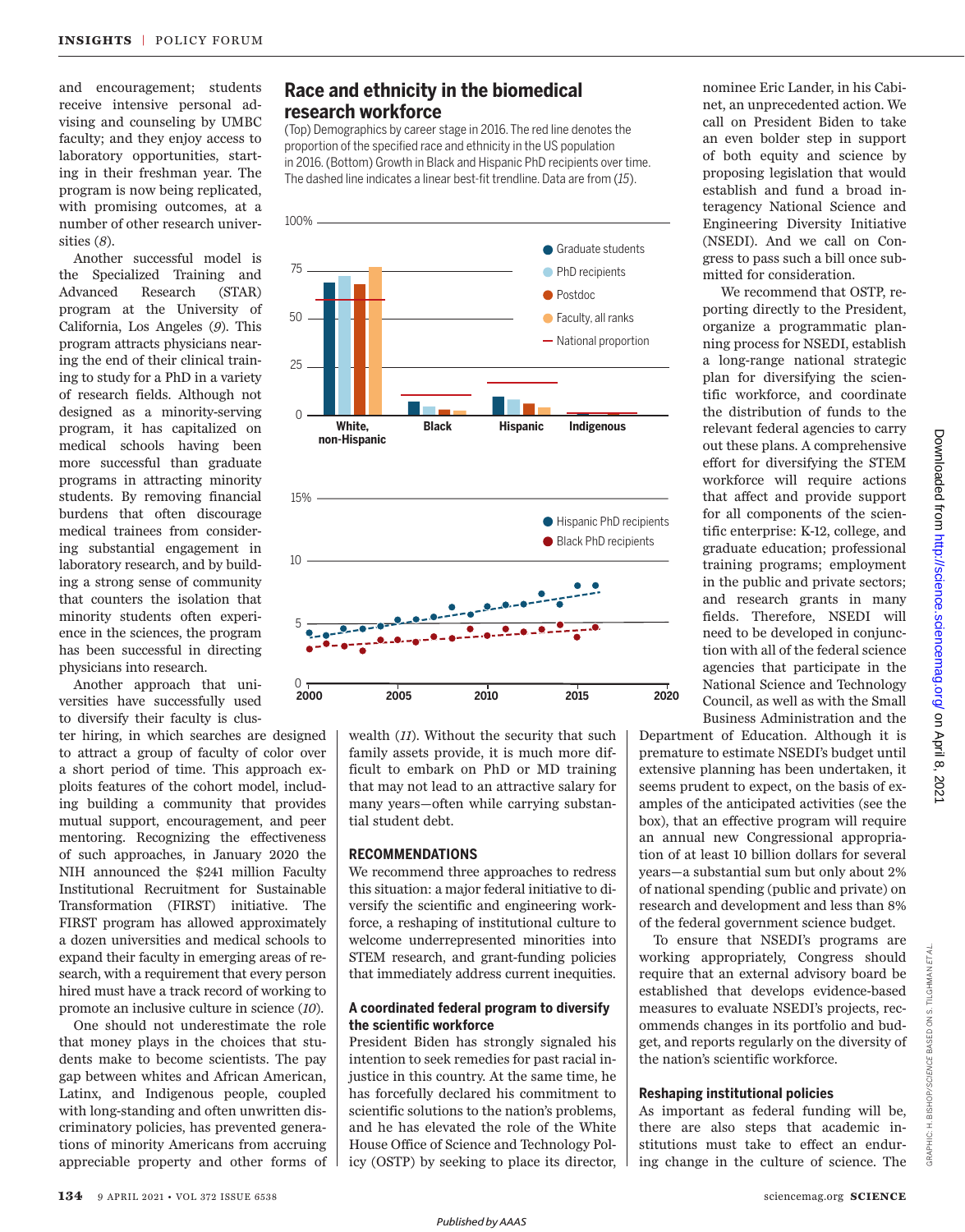## **Possible programs to diversify the workforce**

- A competitive grants program to fund elementary and high schools that compete successfully to develop new and inclusive science education programs
- Full scholarships for students entering undergraduate programs designed to encourage the participation of minorities in STEM fields
- Full stipends and tuition for minority students in graduate programs that are designed to attract and retain underrepresented minorities
- Salaries and tuition for graduates of health professional schools who seek additional research training through programs that resemble the STAR program
- Grants to early-stage investigators from minority groups, supported by allocations to the NIH Director's Common Fund and by similar mechanisms at other science agencies
- Programs that build research infrastructure in minority-serving institutions
- Programs and grants to promote entrepreneurship for individuals from underrepresented racial and ethnic groups within the biomedical research and development sector

criteria for hiring and promotion of all scientists—from junior faculty to senior administrators—should include evidence of a commitment to diversity, equity, and inclusion. Institutions should also take steps to diminish the "minority tax" that is imposed on faculty of color engaged in diversity efforts by ensuring that such programs are led, at least jointly, by nonminority faculty. Moreover, offices and programs established to enhance the careers of minority scientists should be empowered with clear reporting structures to leadership, as well as with administrative and financial support.

Colleges, universities, and research institutions should take steps to educate faculty, students, and staff about the history of racism in the United States and provide training for those who serve as mentors and advisers for minority scientists at all career stages. For example, the Center for Improvement of Mentored Experience in Research at the University of Wisconsin– Madison designs training modules that are used by many institutions across the country (https://cimerproject.org). Mentors need not be sought solely within a single laboratory, department, or institution but can be found within the national mentoring networks being generated by scientific and engineering societies.

Experimental approaches for bringing about change in the culture of science should be encouraged, and the impact of programs designed to expand the participation of minority scientists should be regularly assessed to identify the most successful strategies.

## **NIH policies to redress structural racism**

Our first two recommendations are directed to the broad scientific enterprise irrespective of field. Their adoption will take time, and their full impact will not be felt for many years. As biomedical scientists driven by the "fierce urgency of now," we propose three immediate steps that our major source of funding, the NIH, could take that do not require either Congressional action or a culture change in academia.

## **1. Address financial barriers faced by minority scientists**

The NIH Research Supplements to Promote Diversity in Health-Related Research is a targeted mechanism that allocates extramural funds to support scientists from diverse backgrounds before establishing an independent research program (*12*). We recommend that these grant supplements be paired with a student loan repayment program to reduce the financial burdens of advanced education and training. This would repay up to \$50,000 annually of qualified educational debt for minority PhD and MD students. In addition, the application process and evaluation criteria for these Research Supplements should be standardized across NIH institutes, and the length of support should be increased to at least 3 years to enable adequate time for securing individual grant funding.

## **2. Close the gap in NIH funding of grants for minority scientists**

The funding gap for African American scientists has been estimated by one of us to be equivalent to about 25 research project grants and 25 smaller exploratory grants per year (*13*). We recommend that the NIH director establish, through the Common Fund, a Demonstration Project (DP) designed to eliminate the gap within 5 years. Eligibility should be similar to the requirements for other DPs and follow the guidelines for the NIH Research Supplements to Promote Diversity in Health-Related Research.

## **3. Expand funding for businesses that employ minority scientists**

Currently, 4.8% of the NIH research project grant budget is directed toward small businesses through the Small Business Innovation Research (SBIR) and Small Business Technology Transfer (STTR) programs (\$1.1 billion annually). In 2019, only 3.5% of these SBIR/STTR grants were awarded to principal investigators from minority groups (*14*). We recommend that the OSTP establish a goal of at least 5% for minority participation in the NIH SBIR/STTR programs.

## **REPRISE**

We propose ambitious, concrete steps for political and institutional leaders, educators, and scientists to take in the immediate future. But we acknowledge that even a successful implementation of these policy recommendations will fall short unless society addresses the broader issues of racism that produce the inequities in the first place.  $\blacksquare$ 

## **REFERENCES AND NOTES**

- 1. J. Stone, V. W. Pinn, J. Rudick, M. Lawrence, M. Carlyn, *J. Womens Health* (Larchmt.) 15, 234 (2006).
- 2. A. C. Need, D. B. Goldstein, *Trends Genet.*25, 489 (2009). B. Farmer, "COVID vaccine trials move at warp speed
- but recruiting Black volunteers takes time," *Kaiser Health News*, 2020; https://khn.org/news/covid-vaccine-trials-move-at-warp-speed-but-recruiting-blackvolunteers-takes-time/.
- 4. S. L. Colby, J. M. Ortman, "Current population reports," P25-1143 (US Census Bureau, 2014).
- 5. K. Dutt, "How implicit bias and lack of diversity undermine science," *Scientific American,* 2018; https://blogs. scientificamerican.com/voices/how-implicit-bias-andlack-of-diversity-undermine-science/.
- 6. D. K. Ginther *et al*., *Science* 333, 1015 (2011).
- M. Lauer, "NIH stands against structural racism in biomedical research," Open Mike, 2021; https://nexus. od.nih.gov/all/2021/03/01/nih-stands-against-structural-racism-in-biomedical-research.
- 8. M. R. Sto. Domingo *et al*., *Science* 364, 335 (2019).
	- 9. UCLA STAR program, https://medschool.ucla.edu/star. 10. J. Mervis, *Science* (2020). 10.1126/science.abb1082
	- 11. E. Patten, "Racial, gender wage gaps persist in US despite some progress," Pew Research Center, 2016; www.pewresearch.org/fact-tank/2016/07/01/ racial-gender-wage-gaps-persist-in-u-s-despite-someprogress.
	- 12. National Institutes of Health, "Research supplements to promote diversity in health-related research," PA-20- 222 (NIH, 2020); https://grants.nih.gov/grants/guide/ pa-files/PA-20-222.html.
	- 13. K. Dzirasa, *Cell*183, 576 (2020).
	- 14. National Institutes of Health, NIH SBIR/STTR award data (NIH, 2020); https://sbir.nih.gov/statistics.
	- 15. National Center for Science and Engineering Statistics, "Women, minorities, and persons with disabilities in science and engineering: 2019," National Science Foundation, 2019; https://ncses.nsf.gov/pubs/ nsf19304.

## **ACKNOWLEDGMENTS**

We are deeply grateful to F. Hrabowski, H. Valantine, O. Ajijola, A. Diaz Vazquez, Y. Fortis Santiago, G. Guerrero-Medina, B. Jones Marlin, K. Milligan-Myhre, C. C. Pinnix, and P. Silveyra for speaking to us about their experiences in bringing diversity and inclusion to biomedical science. The authors also thank C. Pickett for help preparing the manuscript and the members of the Rescuing Biomedical Research Steering Committee for helpful discussions.

10.1126/science.abf9679